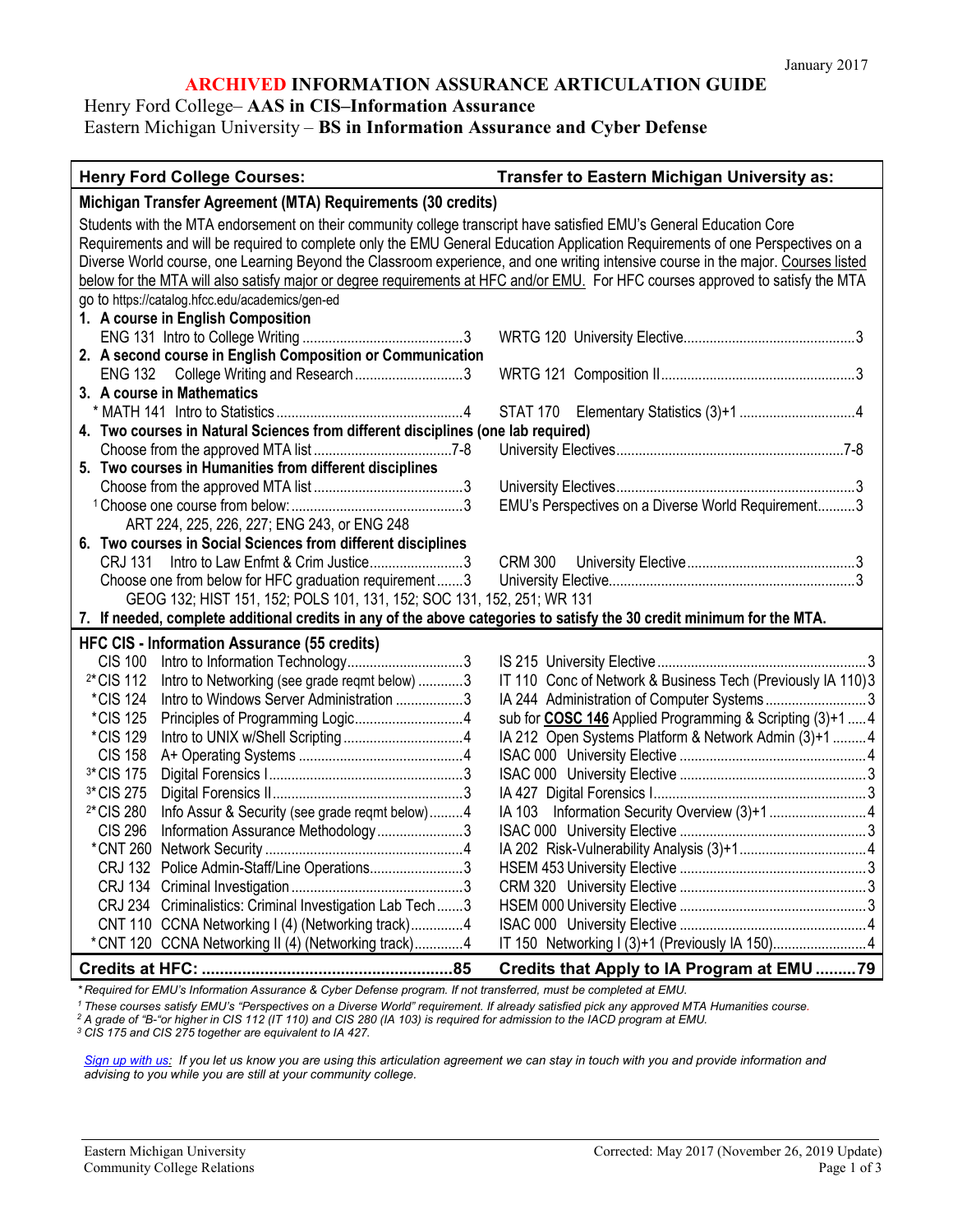### **ARCHIVED INFORMATION ASSURANCE ARTICULATION GUIDE**

### Henry Ford College– **AAS in CIS–Information Assurance**

# Eastern Michigan University – **BS in Information Assurance and Cyber Defense**

## **Completion at EMU of the Information Assurance Program**

IA 103 and IT 110 (CIS 280 and CIS 112 at HFC) must be completed with a grade of "B-" or higher for admission to the IA major and to enroll in IA 300-level courses.

## **Major Requirements (45 credits)**

| <b>Information Assurance Required Courses</b> (39 credits)                   |
|------------------------------------------------------------------------------|
| LEGL 320 Cyber Law and Compliance 3                                          |
| COSC 274 Introduction to Applied Cryptography 3                              |
| IA 322<br>Managing Security Projects 3                                       |
| Policy Development in Info Assurance (GEWI) 3<br>IA 329W                     |
| Database Management & Security  3<br>IA 385                                  |
| <sup>1</sup> IA 387L4 Co-operative Education (GELB)  3                       |
| Malware Analysis & Reverse Engineering 3<br>IA 400                           |
| Ethical Hacking and Offensive Security3<br>IA 445                            |
| IA 455                                                                       |
| Adv. Operating Systems Security & Admin 3<br>IA 462                          |
| Network Forensics & Analytics (was IA 430)  3<br>IA 473                      |
| IA 495                                                                       |
| Networking II (Previously IA 354) 3<br>IT 254                                |
| IA Restricted Electives (6 hours)                                            |
| IA 425 Cyber Crime Investigation I (3)                                       |
| IA 428 Digital Forensics II (3)                                              |
| IA 471 Data and Privacy (3)                                                  |
| IA 474 Applied Data Mining for IA (3)                                        |
| IA 475 Adv Topics in Information Security (3)                                |
| IA 476 Enterprise Security Analytics (3)                                     |
| Any IA, CIS, or COSC 300-level or higher (3)                                 |
| <b>Total Credits at EMU</b><br>Transfer Credits that Apply to EMU program 79 |
|                                                                              |
| <sup>1</sup> Satisfies EMU's Learning beyond the Classroom requirement       |
| NOTE: A minimum of 124 credits is required to graduate If insufficien        |

*NOTE: A minimum of 124 credits is required to graduate. If insufficient credits are transferred, students must take additional credits at EMU to satisfy the 124 credit minimum.*

Sample Sequences for completing the program: *Courses may not be offered every semester. Meet with a program advisor to plan a program of study.*

#### **FALL START**

|                              | Fall semester (12 credits)               |  |
|------------------------------|------------------------------------------|--|
|                              | LEGL 320 (may be taken in any semester)3 |  |
|                              |                                          |  |
|                              |                                          |  |
|                              |                                          |  |
| Winter semester (12 credits) |                                          |  |
|                              |                                          |  |
|                              |                                          |  |
|                              |                                          |  |
|                              |                                          |  |
| Fall semester (12 credits)   |                                          |  |
|                              |                                          |  |
|                              |                                          |  |
|                              |                                          |  |
|                              |                                          |  |
|                              | Winter semester (9 credits)              |  |
|                              |                                          |  |
|                              |                                          |  |
|                              |                                          |  |

#### **WINTER START**

| Winter semester (12 credits)             |  |  |
|------------------------------------------|--|--|
| LEGL 320 (may be taken in any semester)3 |  |  |
|                                          |  |  |
|                                          |  |  |
|                                          |  |  |
| Fall semester (12 credits)               |  |  |
|                                          |  |  |
|                                          |  |  |
|                                          |  |  |
|                                          |  |  |
| Winter semester (12 credits)             |  |  |
|                                          |  |  |
|                                          |  |  |
|                                          |  |  |
|                                          |  |  |
| Fall semester (9 credits)                |  |  |
|                                          |  |  |
|                                          |  |  |
|                                          |  |  |
|                                          |  |  |
|                                          |  |  |